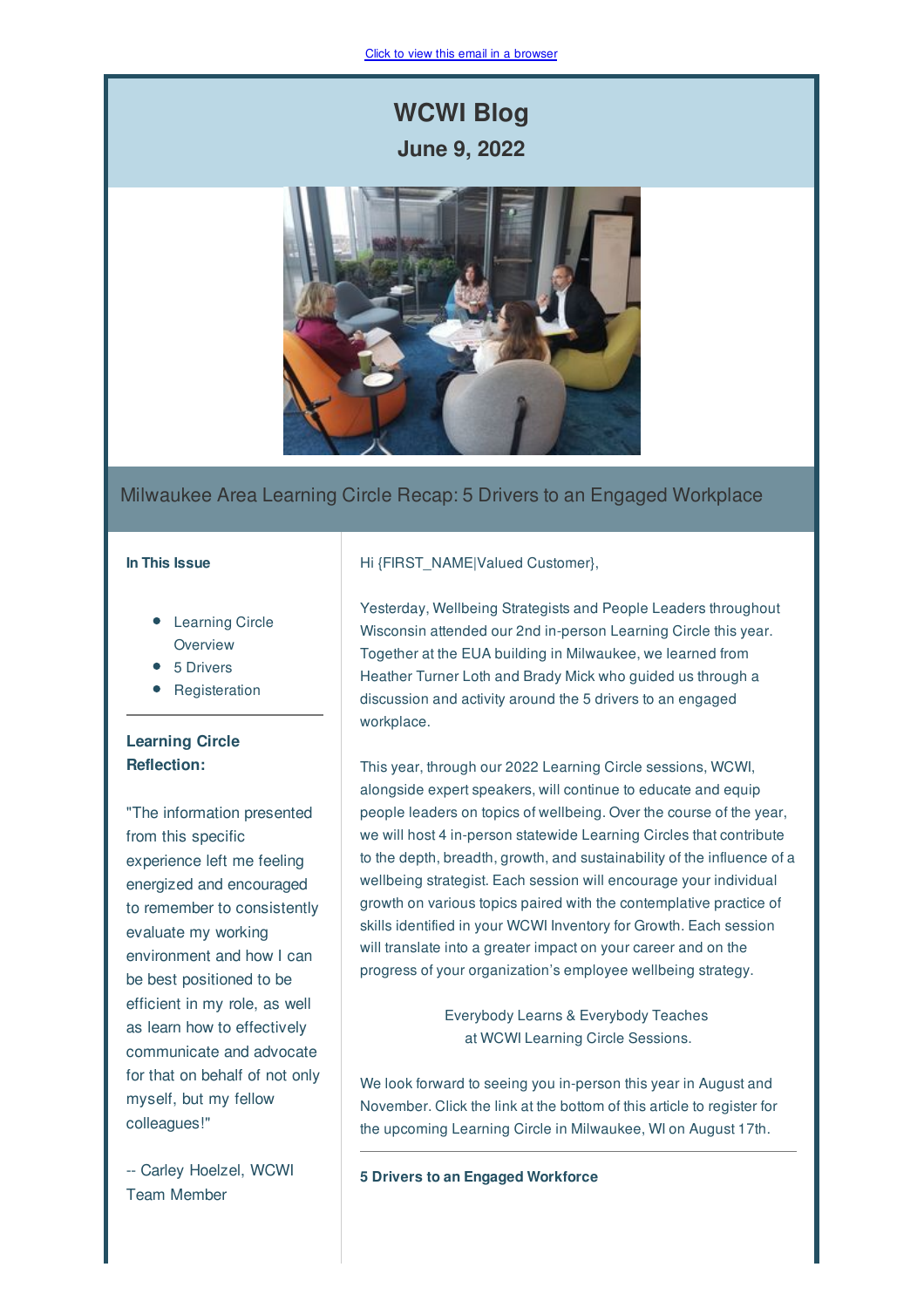

**Learning Circle Reflection:**

"Attending WCWI's June Learning Circle left me with a renewed sense of consciousness for the wellbeing of not only myself, fellow employees, but our company as a whole. It provided me with an insight of not only WCWI's core mission but also the main contributing factors of a "well workplace." It's clear that the work employers put into their employee's wellness will return ten-fold and the Learning Circle allowed me to analyze and reevaluate what that truly means."

--Casey McKenna, WCWI Team Member + first-time Learning Circle Attendee



Yesterday, we learned from our Expert Contributor and a recent study from Gallup that 36%-1/3 of the workforce actually want to be at their job. This means there is roughly 1/3 engagement at work. Across the industry channels, employee retention and recruitment is the hot topic and top priority for most organizations right now. The "Great Resignation" is all too familiar for many of



Wisconsin's employers. WCWI has added 4 new openings at member organizations to our job board in the last month.

What does this have to do with worksite wellness? How does this impact employees? What can we do about it?

At yesterday's Learning Circle, we learned that the 5 drivers of an engaged workforce are:

- 1. Wellbeing: Access to nature, enclosures and a safe space for peace, amenities + support such as mother's rooms.
- 2. Safety + Security: Ergonomics, acoustics which allow for greater focus, avoiding whisper culture and looking at psychological safety.
- 3. Brand/Identity: Experiential, displaying the work that has been created by teams, personalization-your personal brand (especially important in a Zoom world)
- 4. Knowledge Sharing: Mobility-are you able to move around easily to collaborate with staff? Proximity to be near teams and interaction + retreat in order to connect and then find quiet to process and work.
- 5. Trust + Empowerment: This is the top of the pyramid. Let employees be their best selves, model behavior, provide a variety of spaces and work settings, provide employees control and choice over their work environment, give flexibility and autonomy over the flexible space.

We heard a sentiment that was echoed from the April MRG where we discussed strategy around time.

" Divorce yourself from time and the parameters around time."

#### **Milwaukee Area Learning Circle Session**

**Wednesday, August 17, 2022 11:30 AM - 1:30 PM at Summit Credit Union | Milwaukee, WI** Wellbeing Themes Covered in Session: Coaching | People | Communication | Compassion | Financial Wellbeing